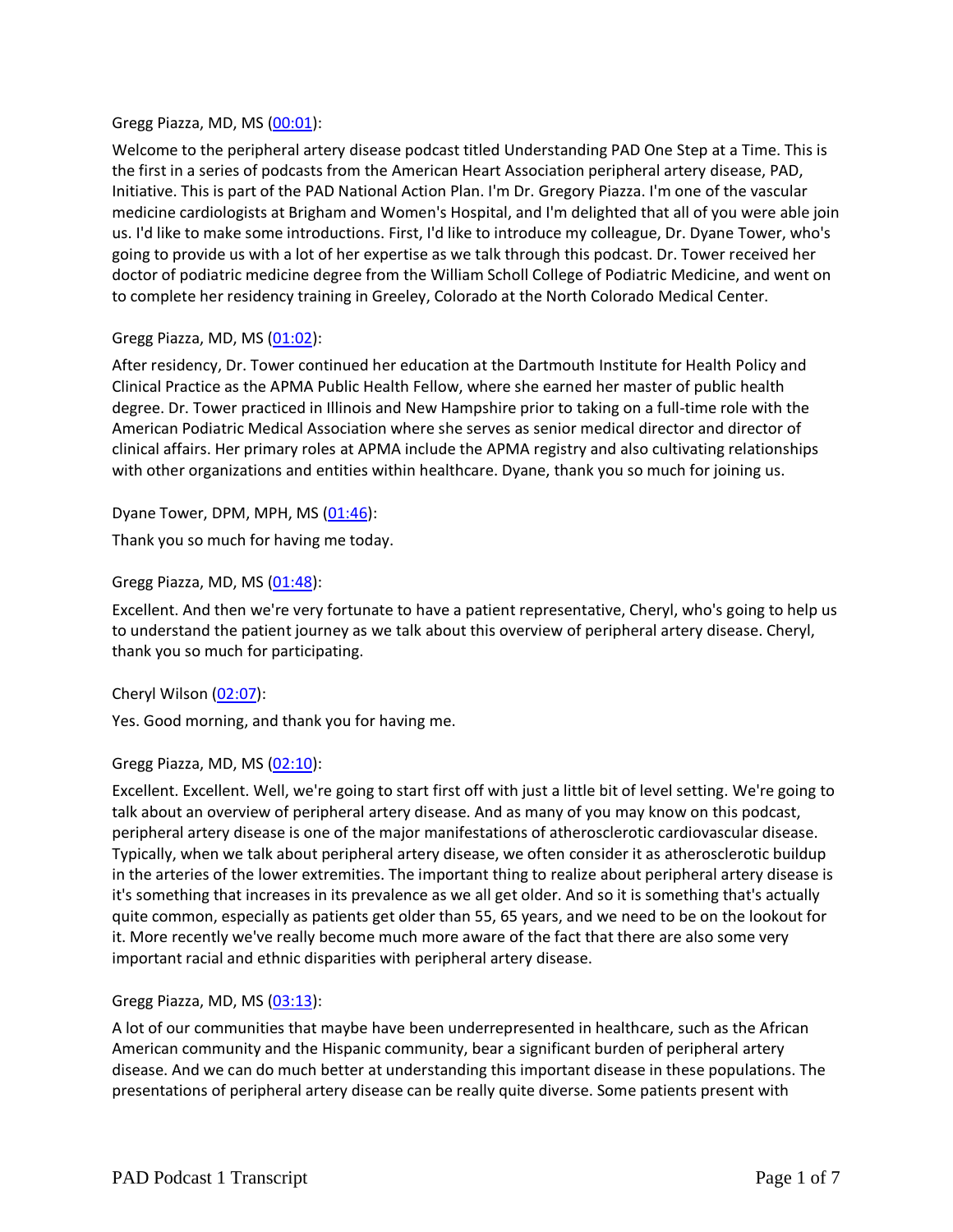difficulty walking. We call that claudication. Others present with atypical limb symptoms, pain that maybe doesn't fit into the classic description, and we'll get more into that. And then sometimes patients present with a more dramatic type of peripheral artery disease where they have pain at rest or tissue loss with ulcerations, and that's a more urgent type of manifestation for peripheral artery disease. And so I think with that overview, I'd really love to hear from Cheryl about the story of how you were diagnosed with peripheral artery disease. Cheryl, tell us a little bit of the start of your journey.

## Cheryl Wilson  $(04:24)$ :

Yeah. So, my journey actually started in 2009. I was having some severe pain just walking I want to say maybe 200 yards. My job requires me to be a little physical. And I remember I was strolling a suitcase into the teacher's lounge. I'm a health and wellness coach so I met with the teachers every Monday for their wellness program. And I had to park pretty far out in the parking lot. And every time I got in the teacher's lounge, I was just praying that nobody would come in because I was in tears for a few weeks with my leg hurting so bad. And it was time for a physical. So, I made an appointment and it took about six weeks for me to get the physical. And I received a phone call that afternoon. After seeing my nurse practitioner, my doctor called and told me what he thought was going on. And they immediately referred me to a vascular surgeon. And about 10 days later, I had my first stent put in.

Gregg Piazza, MD, MS [\(05:34\)](https://www.rev.com/transcript-editor/Edit?token=nGQNTW_2WO7IW5ntSy_IQqUhx_0Of6MjYBhRUhC75Ff9QpAi4Hwen4XbjOePzDbVhm90K7ZUOt1E0V5Yxo9oROwR6nA&loadFrom=DocumentDeeplink&ts=334.32): Okay. And-

Cheryl Wilson [\(05:35\)](https://www.rev.com/transcript-editor/Edit?token=3R5CwQCVkK-XGTLyem_orvtf_qMfR_p10WBPVw51RsxCeC6W532vToNlJGYKA6opRUIHxikYQNOwOKpQNl8zojApheM&loadFrom=DocumentDeeplink&ts=335.7): I was in [inaudible 00:05:36].

Gregg Piazza, MD, MS [\(05:37\)](https://www.rev.com/transcript-editor/Edit?token=7OCUMssjAJjiYgliMC0kBFsILSxNhb1GGNwaOfMr9jSLIRmHxmt04xouyipUYxqZHtkzc8n09iHBQVDiyi0AtJV5WFA&loadFrom=DocumentDeeplink&ts=337.53):

... Cheryl, I think that really resonates with us as healthcare providers in the story of so many patients. I guess one question I had for you is, do you think that this was going on for much longer? Looking back, do you feel like maybe you suffered a bit with this before realizing that something was wrong?

#### Cheryl Wilson [\(06:03\)](https://www.rev.com/transcript-editor/Edit?token=U-n4W-I_ygiva9Cw_vbidHyDtDldHcfof6j_COyTUI7xgw9k56SiQPPN_K-irnQNsk4isZuhqX00Xe2TtL_fAbb9aAk&loadFrom=DocumentDeeplink&ts=363.04):

Absolutely. You're exactly right. There's so many pieces of the puzzle and you start trying to figure out what were your earliest symptoms. And there was some pain at night where I would wake up and my legs would hurt. I would hang them over the bedside. And then I realized throughout all this, after filling out the questionnaires, I inherited this disease from both sides of my family. And so I was doing everything right, taking good care of my health in the industry that I'm in. But unfortunately this is a disease that breeds itself, it lends itself to claudication over time. I don't think it happens overnight. It just...

Gregg Piazza, MD, MS [\(06:48\)](https://www.rev.com/transcript-editor/Edit?token=aB5GsfvzutW9ZJKkTi51ZxaJYaaghpv9VNbMzH3M8_tnXnihN_w8GddAKHW5NNA6JFRFPqgNyYRcIWF0XvaxxUTVmKg&loadFrom=DocumentDeeplink&ts=408.05):

Yeah. No, I mean, I think that that's exactly right. It's something that does develop over time. Did you have interactions with clinicians or other healthcare providers about this? Before you were diagnosed with PAD, what were the other things that you were told this could be?

Cheryl Wilson [\(07:11\)](https://www.rev.com/transcript-editor/Edit?token=TBLt_WyIuEnMZI0CTQxDZDnMWNkUfEaufN76OAjqFF5H3bmV3ok5y90VDK4j0nGY_CjkGnTauSqjCJUpM4IV1JH8aew&loadFrom=DocumentDeeplink&ts=431.7):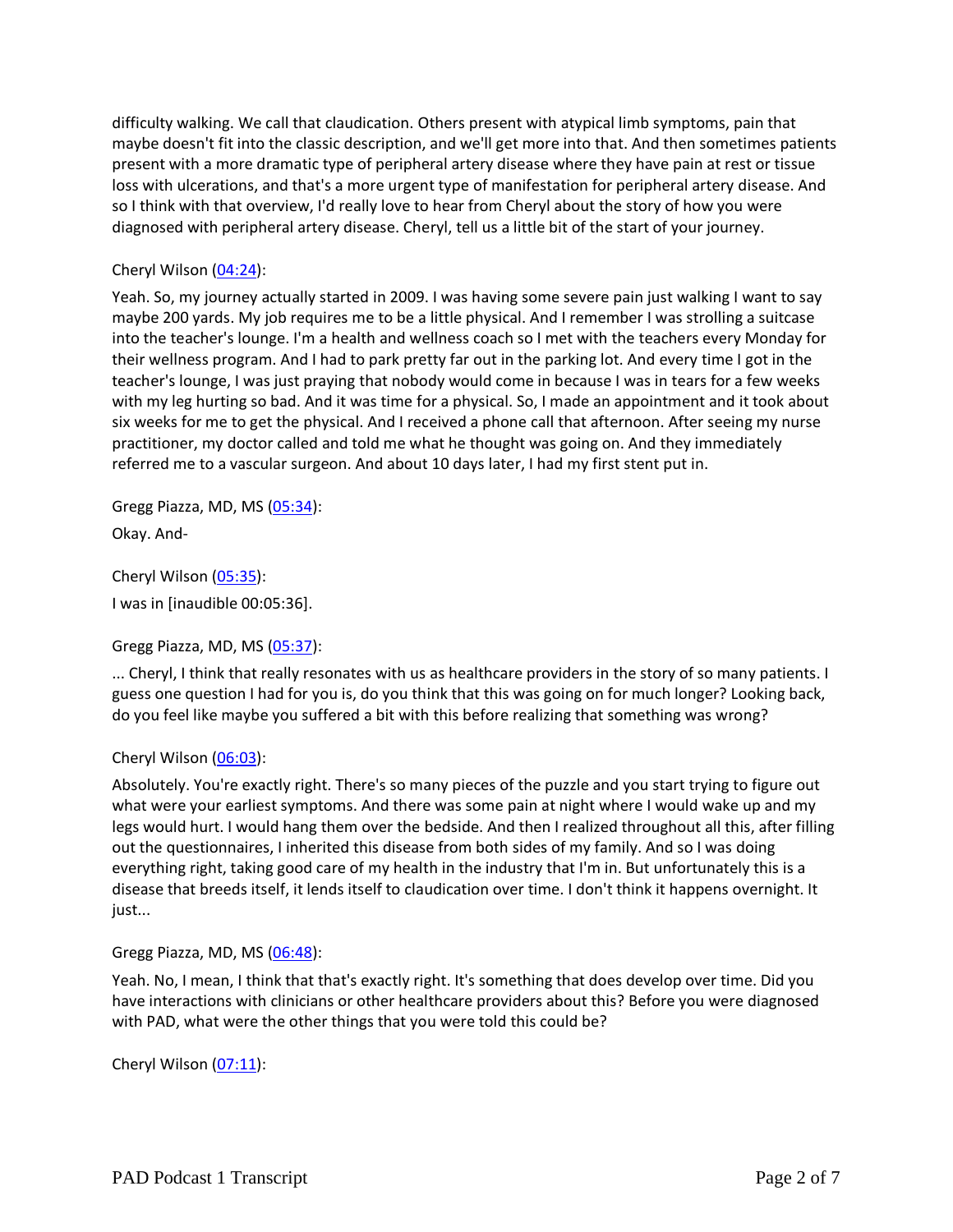Actually, there was nothing else. They wanted to rule out like, did I have any type of cyst or did I have any other issues going on, any type of strain or something like that. But I think once she took the ABI, she did that right in the office, I think the nurse practitioner... I was lucky that I could have that done right then and there, even though she didn't share with me what she felt could be wrong. She wanted to talk with my doctor first. And then I received the phone call and I met with a wonderful vascular surgeon. But I did seek a second opinion. And-

Gregg Piazza, MD, MS [\(07:52\)](https://www.rev.com/transcript-editor/Edit?token=yQknFthq01U1tgrj-Rqg3unt86uvbvcN3nE4xQZpmuxvvR6BWwoP6AYREKnS45IRS-jGw7dUcGGzHW77zQfUlv3Ycpo&loadFrom=DocumentDeeplink&ts=472.67): Sure.

## Cheryl Wilson [\(07:53\)](https://www.rev.com/transcript-editor/Edit?token=qfjqjjVJVeLj0oTVobE9ninKoRMAcygoEpm0ErqB4HugNJO9aixPLIB3PWh1BO2UF5apukGTUIXGLniY5HaUZ1PkDMg&loadFrom=DocumentDeeplink&ts=473.04):

... he was right on the money, too. I mean, he recommended bypass right away. He felt like it was something else. I had been in a car accident. He felt like it just could have been from that. And then we discussed my family history. But he was wonderful. He said, "Even if you do have the bypass surgery, the surgeon you have now, the one that you saw before me, he's the one I recommend to do it." So, I did end up having the bypass surgery two years ago, the fem-pop, but I'm doing great. And my goal is to manage this disease and to spread as much awareness as I can.

## Gregg Piazza, MD, MS [\(08:36\)](https://www.rev.com/transcript-editor/Edit?token=mNgjdNYaCAD-LF-4LjP2hvUYOEKZQZAK9BWw3HDYaL1ykqYolbx7aRJ5DCNy7uk4ECoZmsBEz83eiH6V0T9m2d3w_MY&loadFrom=DocumentDeeplink&ts=516.07):

Excellent. I mean, I think that's so important, Cheryl. I think hearing it from us is important, but for other patients to hear from a fellow patient, it's so important. I do want to ask Dr. Tower about the approach to a patient with the symptoms that Cheryl has. What do you look for in the history and physical? It seems like she had a pretty expeditious diagnosis, but that's probably more the exception than the rule.

#### Dyane Tower, DPM, MPH, MS [\(09:05\)](https://www.rev.com/transcript-editor/Edit?token=Wnrm7sOF8DCRkZ1PlzFZ8DLZ1F3QgJDEWpr8LNlZT40ckSbLJAlWQdewvUr3fsSAmzH85pjemGdWmLym66Wae17R1g0&loadFrom=DocumentDeeplink&ts=545.11):

Yes. Yes, absolutely. Thanks, Dr. Piazza. And Cheryl, thank you for sharing your story with our listeners and us for this podcast today. And Cheryl, you mentioned a couple of things already that I'm going to talk about today as well, but first things first. Patients come in. We, of course, start with a history, talk to the patients, understand what they're experiencing, how long it's been going on, how this is affecting their daily lives, and just trying to get a better picture of what patients are going through. And Cheryl, you also mentioned you inherited some of this from your family, and I think including a good family history as part of the history taking process is also going to be very important when seeing patients who experience these kinds of symptoms. A social history is also going to be something to take into consideration. Some patients have history of tobacco use. Not all, but some do.

#### Dyane Tower, DPM, MPH, MS [\(10:09\)](https://www.rev.com/transcript-editor/Edit?token=m0hl035VsQgrSKqVT3Jqm5SWgUOIWw8Dis8VZzAaYplXyOWjGloPVk0jIJ9VVFNznEdyLH2v-md-r1VKW5mfR9ROI9Q&loadFrom=DocumentDeeplink&ts=609.48):

And that will also be part of the conversation moving forward as we get into talking about some of the treatment options and things to consider as we move forward. But sometimes patients may not always have a diagnosis when they come to see a provider or a podiatrist in particular. And so just understanding what other diagnoses patients may have that may not be PAD in particular. Maybe they have had a history of a carotid endarterectomy, some other kind of surgical procedure, or a heart surgery. They've had a stent placed in their heart or some other procedure that indicates that they have some level of arterial disease. It doesn't have to be in the lower extremities. It doesn't have to be in the feet in particular.

Dyane Tower, DPM, MPH, MS [\(11:02\)](https://www.rev.com/transcript-editor/Edit?token=7QS6qVu02olmVugsIA01k0bTeTG-BvLaass3pyDRmAXFr0hDsjHXG8aL_s7477DcE2Fpxul5SNPrZmeTv0XJuRUvjTI&loadFrom=DocumentDeeplink&ts=662.75):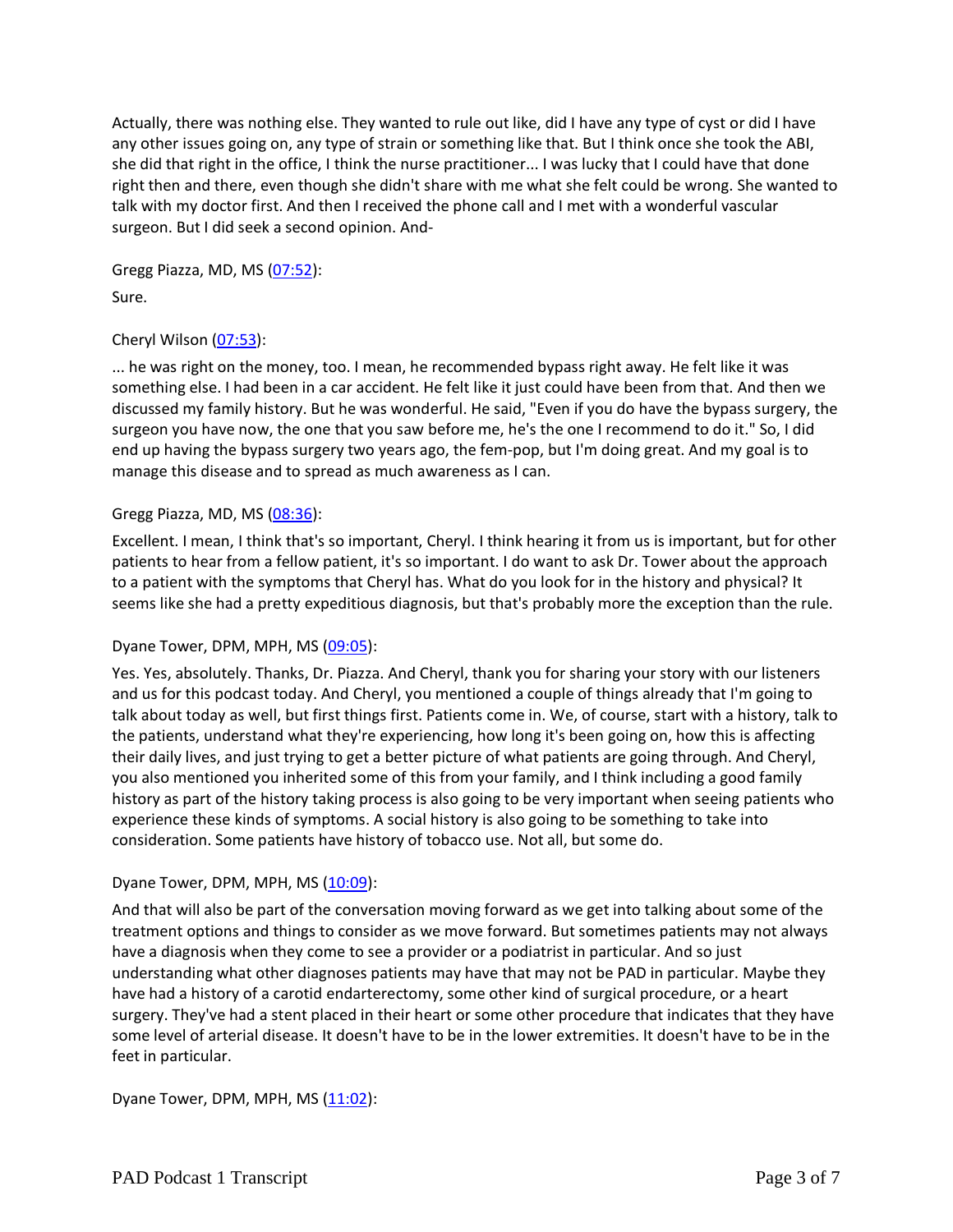But it's really getting a better understanding of what this patient may have overall in their whole body leading us to think, "Well, if they have had some kind of artery problem in their neck, in their heart or in their bellies, then they're all the same vessels that travel through the body." So, there's a likelihood that there's something happening peripherally in the lower extremities all the way down to the feet, and that can give us an indication as well. So, thinking of past diagnoses, past surgeries, past procedures, those are all good questions to ask when a patient comes in that you may think has something going on arterywise.

## Gregg Piazza, MD, MS  $(11:52)$ :

Excellent. And Dr. Tower, when you hear Cheryl's story of how she was diagnosed, it speaks to some of the excellent bedside tools that we have, but there's more to it, isn't there? What do you use as tools to evaluate patients where you suspect there's PAD?

#### Dyane Tower, DPM, MPH, MS  $(12:10)$ :

Yeah, that's a very good question. And Cheryl, you mentioned some really classic signs that we would think of PAD if a patient came and said, "I can only walk this certain distance before my legs hurt," or, "My one leg hurts. I have to stop and take a breather and let my leg calm down or cool down before I can get back up and walk." So, your distance that you've traveled is indicative to us that there may be something peripheral artery related going on. Your description of dangling your feet or legs over the side of the bed at night, that gravity helps that blood flow come down to the feet and that's also a really good indicator for us to really start that light bulb goes on and we start thinking, "Well, hat other things do we need to think about?" Understanding what medications you may be taking as well can also be a clue into us, if people are maybe taking some cholesterol lowering medications, or again, have some family or self-history of some risk factors for artery disease, those are things that we'll clue into as well.

#### Gregg Piazza, MD, MS [\(13:27\)](https://www.rev.com/transcript-editor/Edit?token=qTXYC1f4V16tCpacS3yyuphaJgcPZQEXMQ04tWg6yhZSCIdDcZ5EiQ81TJ3KlSDjvyt3ZJjRnPxwAakfLT854-vdzbs&loadFrom=DocumentDeeplink&ts=807.3):

Excellent. Excellent. So, Cheryl, once you got your diagnosis, once you knew what you needed to do, what were the medical changes that were made to your regimen? And you mentioned bypass. There obviously was some surgical suggestion of what to do. But tell us about what the team told you about treatments.

#### Cheryl Wilson  $(13:52)$ :

I think that's a great question because I did not know that this was not a curable disease. So, I thought I was going in to get a stent, that, well, that they were going to do the balloon treatment, do the cleaning. What do you call it? I don't know. I call it a Roto-Rooter. So, they ended up doing a stent. That didn't work. But I thought it was one and done. I thought I was going to be cured. And so I think had I known, I would've asked more questions, but I also felt like that's not something that your average patient may not think to ask. If you're told, "Hey, we're going to do this procedure. If we find out where the blockage is, we might be able to put a stent in." You sign the paperwork for it. But at the very same time I thought that was going to be the cure-all. Because I had never even been diagnosed with high cholesterol. But I did go on the lowest dosage, five milligrams a day, and I am on a blood thinner. And so I've been doing that now, I guess, since 2009.

#### Cheryl Wilson  $(15:05)$ :

My actual cholesterol is pretty good, so I can't imagine how this would be for someone that really wasn't already trying to take good care of their health. And I just, looking back, all the physicians I'd ever been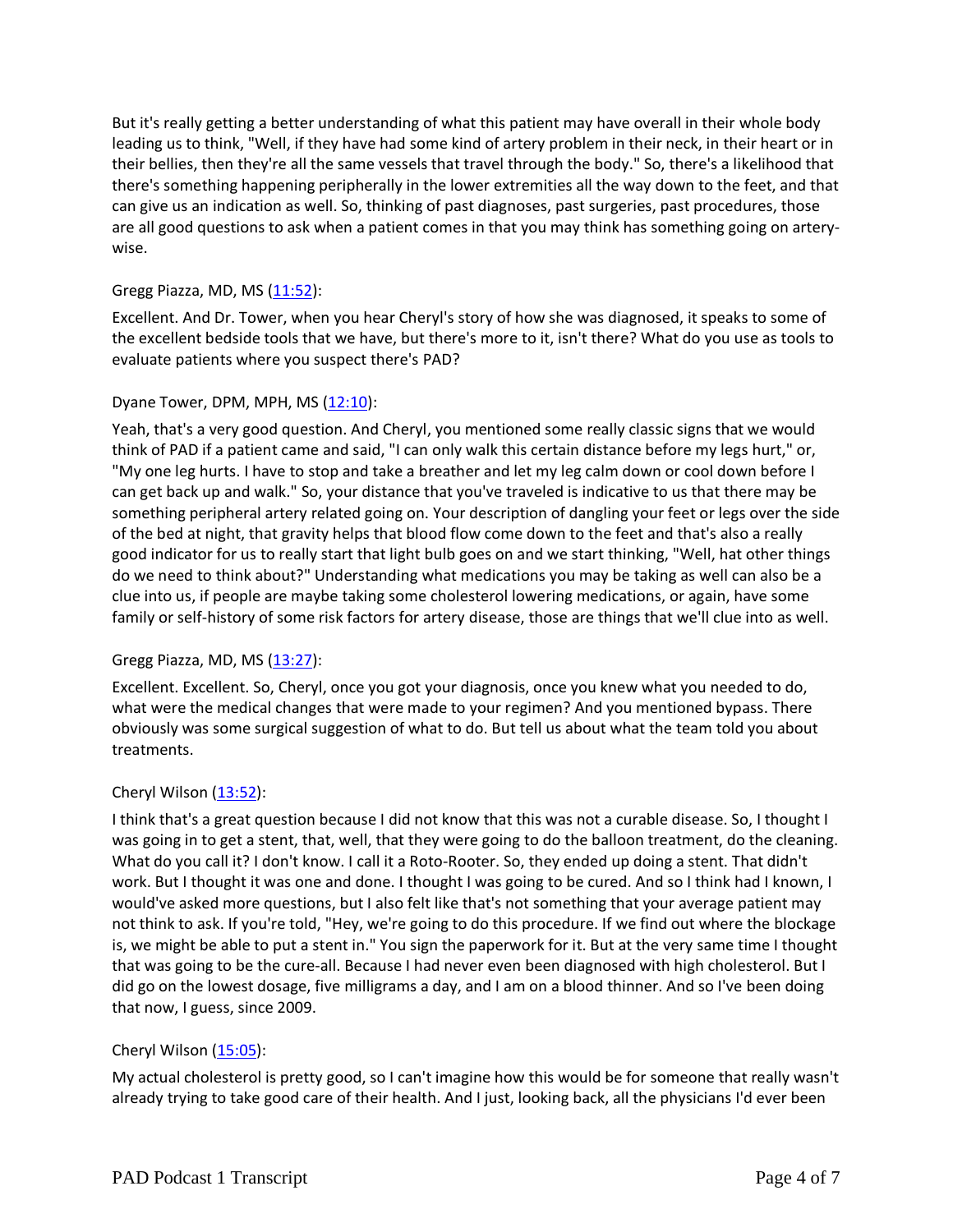to for an accident or an injury or just my wellness checkups, there was never anything on the medical questionnaire, the forms you fill out. You'll see things like, "Does heart disease run in your immediate family?" And you might list who it is. But I've never seen anything about PAD or vascular. Because I believe if it said vascular or peripheral arterial disease, I would've gone up to the front desk and said, "Hey, can you tell me what this is? I don't know." And come to find out my grandfather, he had it. Unfortunately he died when he was 66 years old. He was also diabetic. So, we know how those two go together. Not very well. So, I mean-

Gregg Piazza, MD, MS  $(16:11)$ :

[inaudible 00:16:11] not at all.

# Cheryl Wilson [\(16:12\)](https://www.rev.com/transcript-editor/Edit?token=l8F_b7oh46_q54w20uKgh3-WsqWAoXCceRFtSl9DnmcOOT0T8eXDtR4E4Rvi8Zx9wfreIgaz5qr5TozNL3714u-3jx0&loadFrom=DocumentDeeplink&ts=972.32):

Yeah. So, I just lost an aunt four years ago to vascular disease. She had 21 stents and her health was never good enough to have the bypass. And of course that wasn't my goal to have a bypass, but at the same time nothing else was really working, no matter how much energy I put into it. So, I felt very fortunate to be in such a great state of health just to have the bypass surgery.

# Gregg Piazza, MD, MS  $(16:41)$ :

Absolutely. No, that's one of the important things, is the medical therapy has to be instituted before revascularization, before we do any bypasses, to make sure that you have the best chances possible to do well during the surgery and to retain the result. If the medical therapy's not good, it's hard to expect the bypass to stay open. So, that's a very important point. Dr. Tower, for all of our listeners and for all of us, do you have a list of must do ABCs of PAD treatment? The things that you know, this has to get done before we even consider revascularization.

#### Dyane Tower, DPM, MPH, MS  $(17:29)$ :

Yeah. And thinking about some of the things that may lead up to determining some of the treatments and referring to someone who may be doing some of the intervention. Thinking about, Cheryl, you mentioned already some of the testing that you had done. A good physical exam, trying to figure out those pieces of the puzzle to understand what's the current state of the blood flow. And Cheryl, you mentioned having an ABI or an ankle brachial index done right in the office. And that is just really great information to have. And you also mentioned that PAD and diabetes don't often go well together. And there may be some other testings like [inaudible 00:18:16] indices that are going to be important in patients who also have diabetes because of the calcification. And the ABI may seem like it's okay when in fact the blood flow isn't as much as we need.

#### Dyane Tower, DPM, MPH, MS [\(18:32\)](https://www.rev.com/transcript-editor/Edit?token=XyjyU9b10UEtingP-pKkuqNyKHn8A8kLxtfLV9PtgMrIJRFuSGMx6pHKktVkGOOQfjuCBDpjOndavk-4fyFxzW0V6Zo&loadFrom=DocumentDeeplink&ts=1112.62):

And if a patient comes in with, let's say, an ulceration or some kind of skin opening, that's where we need to start thinking about treatments. So, the prevention side of things, these early medical treatments. Physical activity is really important. It can help create collateral vessels around some blockages. So, I think that's going to be an important component as long as it's appropriate for each individual patient. Changes in lifestyle. So, if somebody has high cholesterol or diabetes, maybe there are some dietary, nutrition, exercise changes that could be discussed and considered with providers. Certainly tobacco. We mentioned that earlier. Thinking about cessation of any tobacco products. And then Gregg, we're thinking about some medical and some intervention options. At least for me in my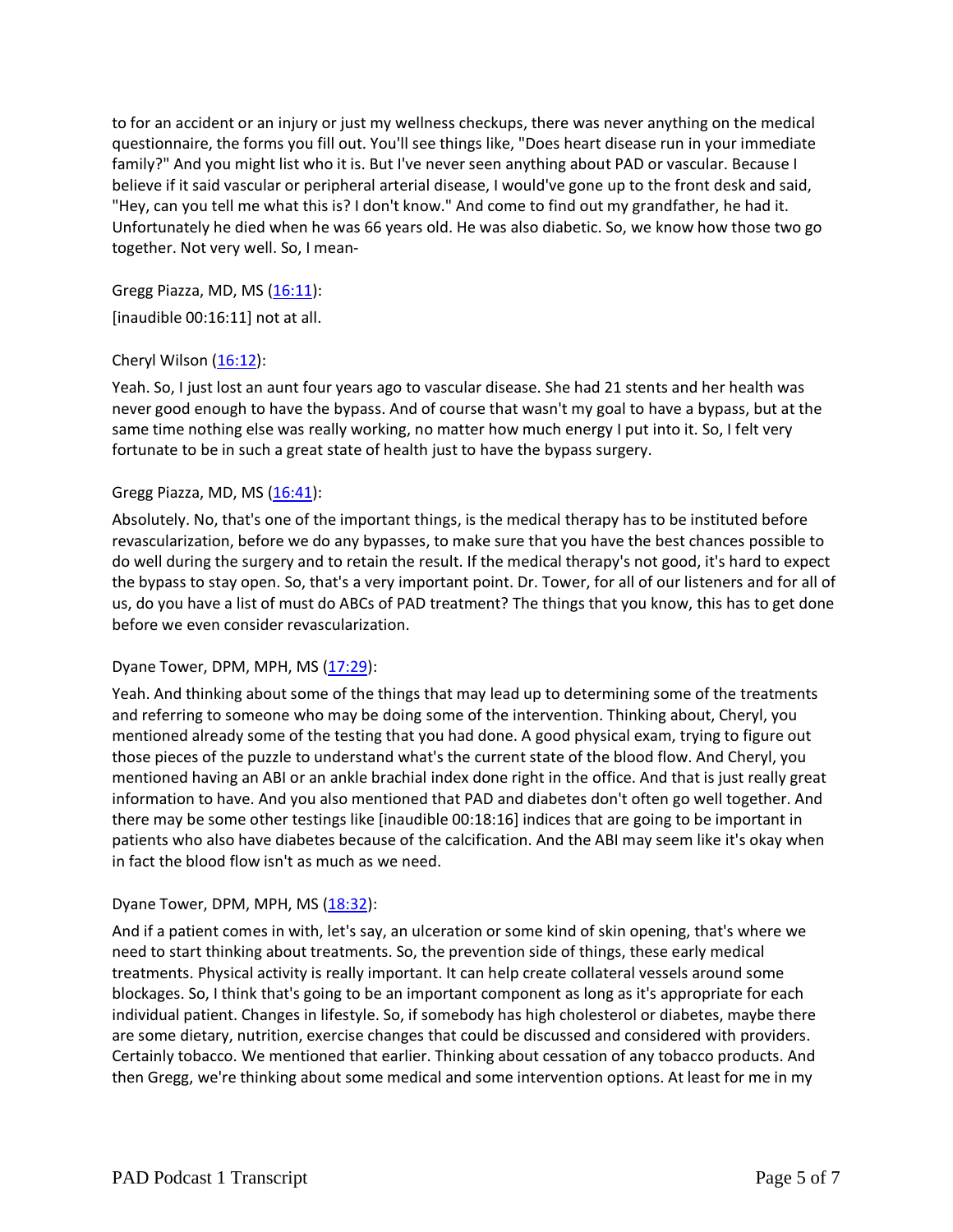practice, any kind of medical treatment. Maybe it's a medication for cholesterol lowering. Maybe it's good control of blood sugars for patients with diabetes.

## Dyane Tower, DPM, MPH, MS [\(19:42\)](https://www.rev.com/transcript-editor/Edit?token=B-sf8FnXrxVH0uxqZsTQRrQURe-s1rpxuAjvNIE7rqHy1t_dK2CCJQJJgsBdmJ_9ocrKf-iwUhviKXyxwl1FYiCIAyc&loadFrom=DocumentDeeplink&ts=1182.27):

Cheryl, you mentioned blood thinners. Maybe it's some other kind of medication that changes the way the blood cells flow through the vessels. Those are instances where I personally would engage with my colleagues, primary care, endocrinology, other vascular medicine specialists, to help patients and all of us as a team work together to try to get all of the pieces of the puzzle there together. And then thinking about the more invasive or intervention, whether it's endovascular or open types of procedures, definitely getting our colleagues involved. Because podiatrists aren't typically doing those types of procedures, but we're caring for that tissue loss that, Gregg, you mentioned earlier, that any ulcerations or tissue loss situations, we all just are working together as a team to try to create a scenario in which we can have the best possible outcome.

## Gregg Piazza, MD, MS [\(20:38\)](https://www.rev.com/transcript-editor/Edit?token=RRqE5rDc_wHHqwvjUXwMELpPBDHsbSxStvHPz0i15YP_sDy4EJW_yiuy4RhIcxWtrx2JXcjP_ikNr__HiODAzXNtTQ8&loadFrom=DocumentDeeplink&ts=1238.98):

I love that idea of the collaboration to preserve the tissue, to make the outcome the best it can be. One last question, Dr. Tower. For a patient like Cheryl, now Cheryl's been revascularized, what should she be on the lookout for, for signs that maybe things aren't going well, and when should she reach out?

## Dyane Tower, DPM, MPH, MS [\(21:08\)](https://www.rev.com/transcript-editor/Edit?token=Xiuw_JNi4kPO7xyTZU9d0AEdiJYpj2f_cu_jJfDU_ETmbGagmMcxN191DYEX9PzAGct4aPsnE41UsXP9VrwQZj6gRKo&loadFrom=DocumentDeeplink&ts=1268):

That's a really good question. I would definitely recommend Cheryl keeping in contact with your providers who have done the bypass, because they may have certain surveillance opportunities, timeframes that they want to check on the patency of the graft and any other symptoms that you may be experiencing. And asking any kinds of questions. "What should I be looking out for? What kinds of symptoms should I be worried about if I experience them?" And that may indicate that there's a new blockage in your bypass graft. And I think being able to ask those questions of the team taking care of you so that you know when you should reach out.

#### Dyane Tower, DPM, MPH, MS [\(21:55\)](https://www.rev.com/transcript-editor/Edit?token=d3zbGWkw4Z7nm03pAvtpxkju-cMaXSpNUh1KHP7PbWICb0S4DdoCvBW2o5VLKhrt4nnkZij5vw-pPx_oDDmv-XC_9fc&loadFrom=DocumentDeeplink&ts=1315.55):

And if you experience any symptoms like you had in the past, the night pain, feeling like you need to dangle your foot, you can't walk a certain distance, or if you notice even changes in color to your skin or changes in the way your skin feels or looks to the touch, changes in hair growth, any of those are things that might prompt you to ask questions of your care team. And I would say it's always better to ask early and find out that things are okay than wonder and think, "Is this okay? Maybe it's okay. I'll just wait," And then come to find out that maybe there's something going on that could have been caught earlier. So, I think early questions are always the best.

#### Gregg Piazza, MD, MS [\(22:44\)](https://www.rev.com/transcript-editor/Edit?token=2rRYaKCZRUCpMY3RuyEVBjtEHdHoNSQPLaoGwHPgdZyM0KFa2K467wptv19-UCh32KHXpboO9VZFjCnoho_8QDwgoBQ&loadFrom=DocumentDeeplink&ts=1364.79):

Excellent, excellent. That is perfect. So, in the last couple of minutes, I think we've had a really nice discussion about PAD and the burden that it places on our patients. Just Cheryl, a wonderful description of the journey from symptoms to diagnosis to treatment. And then Dr. Tower just giving us fantastic pearls for what to look for in a patient, always maintaining PAD at the forefront as a possible diagnosis, and then looking for the clues that are there to help us make that diagnosis, selecting the right way to screen or diagnose, and then when to engage colleagues and the care team. Not all of us can manage every aspect of PAD. That's a really important, I think, take-home. We need to have a group of clinicians from medical therapy to re-routing blood flow so that we can heal the tissue. But also our colleagues,